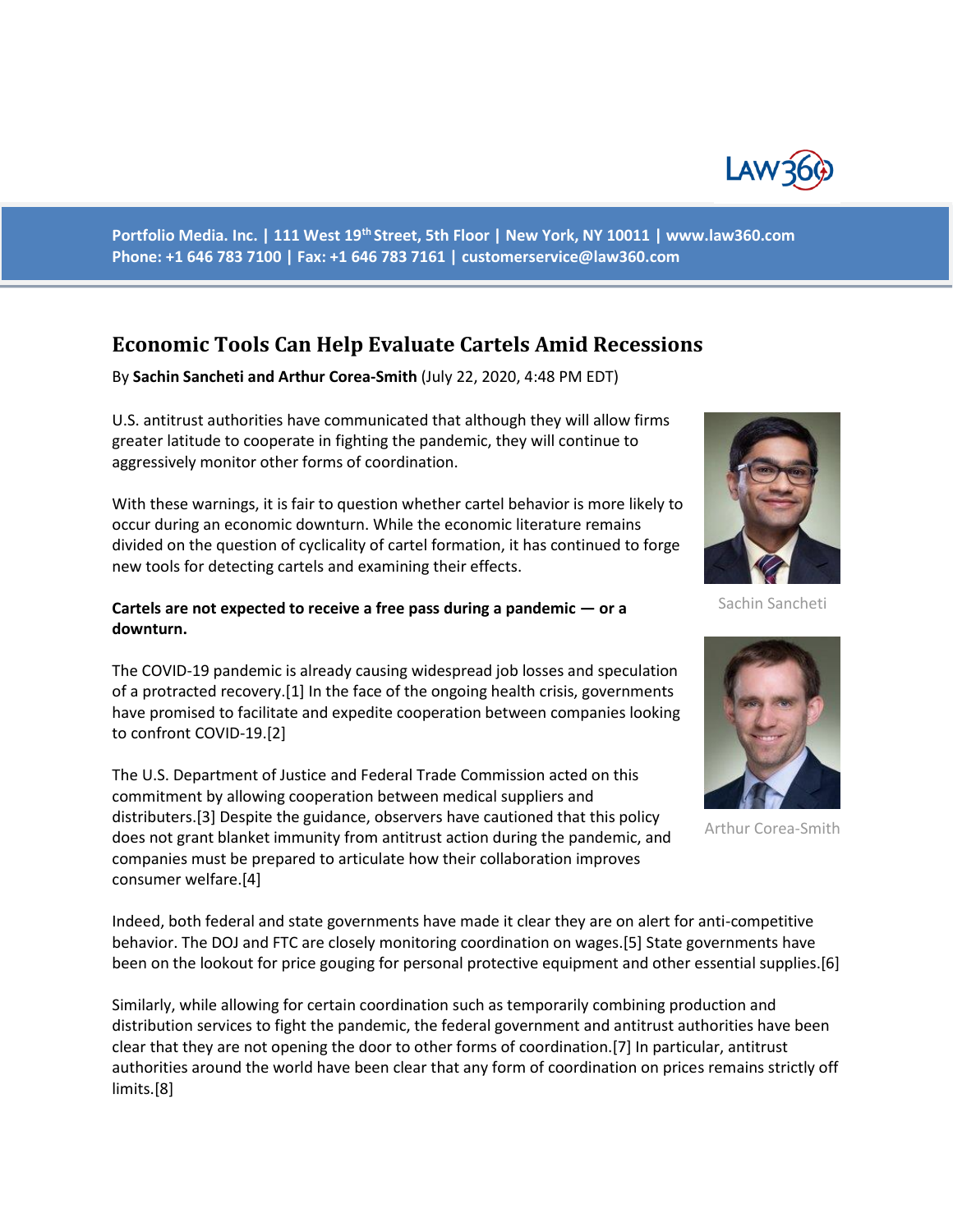During the Great Recession, U.S. antitrust authorities expressed concern that economic instability might increase the incentives to form cartels and that the infusion of federal funds into distressed industries might facilitate such collusion.[9] Warnings from the DOJ and FTC that any coordination must be narrowly tailored to the crisis have commentators speculating that there could be an increase in enforcement against price fixing and related schemes during this downturn.[10]

## **Are cartels and economic downturns linked?**

Economic theory considers the following basic incentives in the formation of cartels: First, firms must have an incentive to coordinate rather than accept a competitive outcome. For example, firms must earn higher profits by collectively charging higher than competitive prices. Second, to sustain such an arrangement, they must have a disincentive to deviate from the coordination, or face punishment for failing to hold up their end of the bargain.

For example, if other firms are charging a higher than competitive price, an individual firm could gain market share by undercutting them and charging a lower price. However, if other firms punish this action by returning to competitive prices, or engaging in a price war, the gains from both the deviation and coordination will be lost thereafter. For coordination to be sustainable, the threat of punishment must be credible and must be severe enough to dissuade any of the firms from deviating.

How are the economic incentives in cartel formation affected by economic downturns? Economic theory offers two different perspectives.

One school of thought, beginning with Julio Rotemberg and Garth Saloner, posits that price wars are more likely in periods of high demand. According to this view, for an individual firm, the reward for defecting from the cartel by lowering its price in periods of high demand — in the form of higher market share resulting in higher profits — more often outweighs the loss due to punishment for defecting — in the form of lower profits — which would be meted out in the future when demand is likely to be lower.[11]

Rotemberg and Saloner find support for this view in the cement industry — in which output is procyclical while prices are countercyclical — arguing that this evidence is consistent with cartels performing more effectively in recessions.[12]

Makoto Hanazono and Huanxing Yang offer an alternative theory arriving at a similar conclusion — price wars are more likely in periods of high demand because the cartel can punish defecting members more severely by returning to competitive prices when the demand is high.[13] This implies that cartel activity is more likely in a recession than in periods when the economy is booming.

A contrasting view put forward by Edward Green and Robert Porter posits that firms have limited information about their competitors' activities and as a result, they will continue to engage in coordination as long as prices are high. However, when prices fall below a certain level, they interpret it as a signal that their rivals are no longer cooperating. Prices may also fall due to a slowdown in economic activity, but because firms cannot observe their competitors' activities, a fall in prices may trigger a price war.[14] In other words, sustaining a cartel becomes more difficult in a recession.

Another theory suggesting the fragility of cartels in downturns is that of John Haltiwanger and Joseph Harrington, which suggests that during a recession, firms expect future profits to be lower, meaning that the punishment from a return to competitive pricing is less severe. This weakens the cartel's ability to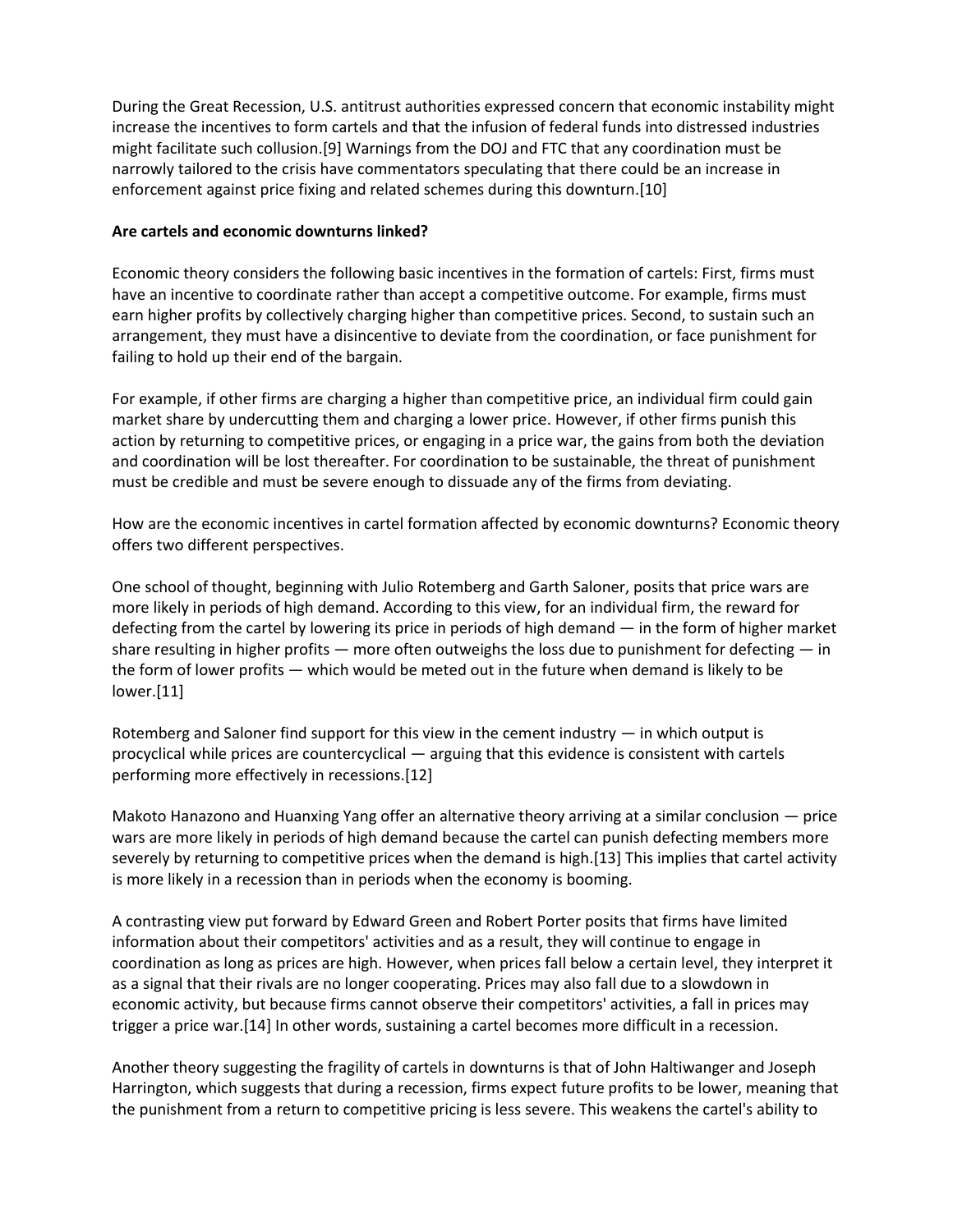enforce cooperation among its members.[15]

Yet another theory put forth by Mukesh Eswaran claims that firms facing potential bankruptcy may need to undercut the cartel simply to prevent insolvency. Punishments meted out in future periods in which the firm may not exist are, not surprisingly, less of an incentive to remain in the cartel. This may make recessions even more ripe for unraveling cartels.[16]

The empirical economics literature is scant on evidence that cartels are strongly impacted by the business cycle, in either direction. Margaret Levenstein and Valerie Suslow report that across several studies examining different periods in the U.S., there is little evidence that cartel formation is more likely in either a recession or a boom.[17]

Unlike business cycle movements that are easier for cartels to observe and adjust to, some evidence suggests that industry-specific idiosyncratic and unforeseen demand shocks have a stronger bearing on cartel stability.[18] Therefore, it is likely that the cartel stability would vary across industries. As the effects of the pandemic have been felt asymmetrically across industries, it remains to be seen if the nontraditional nature of this recession will impact cartel formation.[19]

## **The economic toolkit for examining the impact of cartel activity remains relevant.**

Regardless of whether the current crisis makes cartels more likely, the economic toolkit for examining the formation and detection of alleged cartels remains relevant. The empirical economics literature provides a variety of examples of how economic tools have been used in this context.

For example, practitioners may be interested in understanding whether collusion can be detected in cases in which only some of the firms in the market participate, or cases in which collusion only occurs in a particular segment of the market.

David Imhof, Yavuz Karagök and Samuel Rutz provide a series of tests to detect bid rigging in procurement auctions even when collusion does not occur in every bid. They accomplish this by applying a series of screens on the bidding data, allowing them to identify a subset of suspicious contracts and firms. Swiss competition authorities used these methods to conduct investigations of anti-competitive behavior.[20]

The U.K.'s Competition and Markets Authority has developed an online price monitoring tool in a similar spirit to look for evidence of firms engaged in resale price maintenance, which could lead to collusive outcomes.[21]

Similarly, practitioners may be interested in documenting whether collusive effects can be observed after an approved merger or joint venture. Nathan Miller and Matthew Weinberg provide a framework for this, examining the beer market following antitrust approval of the MillerCoors LLC joint venture. Relying on a model of demand for differentiated products, they conduct counterfactual simulations to test whether prices following the joint venture were consistent with a collusive outcome.[22]

Yet another question is how cartels might form, and in particular, whether they might be able to form without the sort of direct communications that are per se illegal. David Byrne and Nicolas de Roos show how dominant firms might coordinate prices without direct communication in a detailed analysis of the gasoline industry. They find price leaders in that industry communicated via signals such as telegraphing their Thursday price jumps via price increases at a handful of stations on Wednesdays.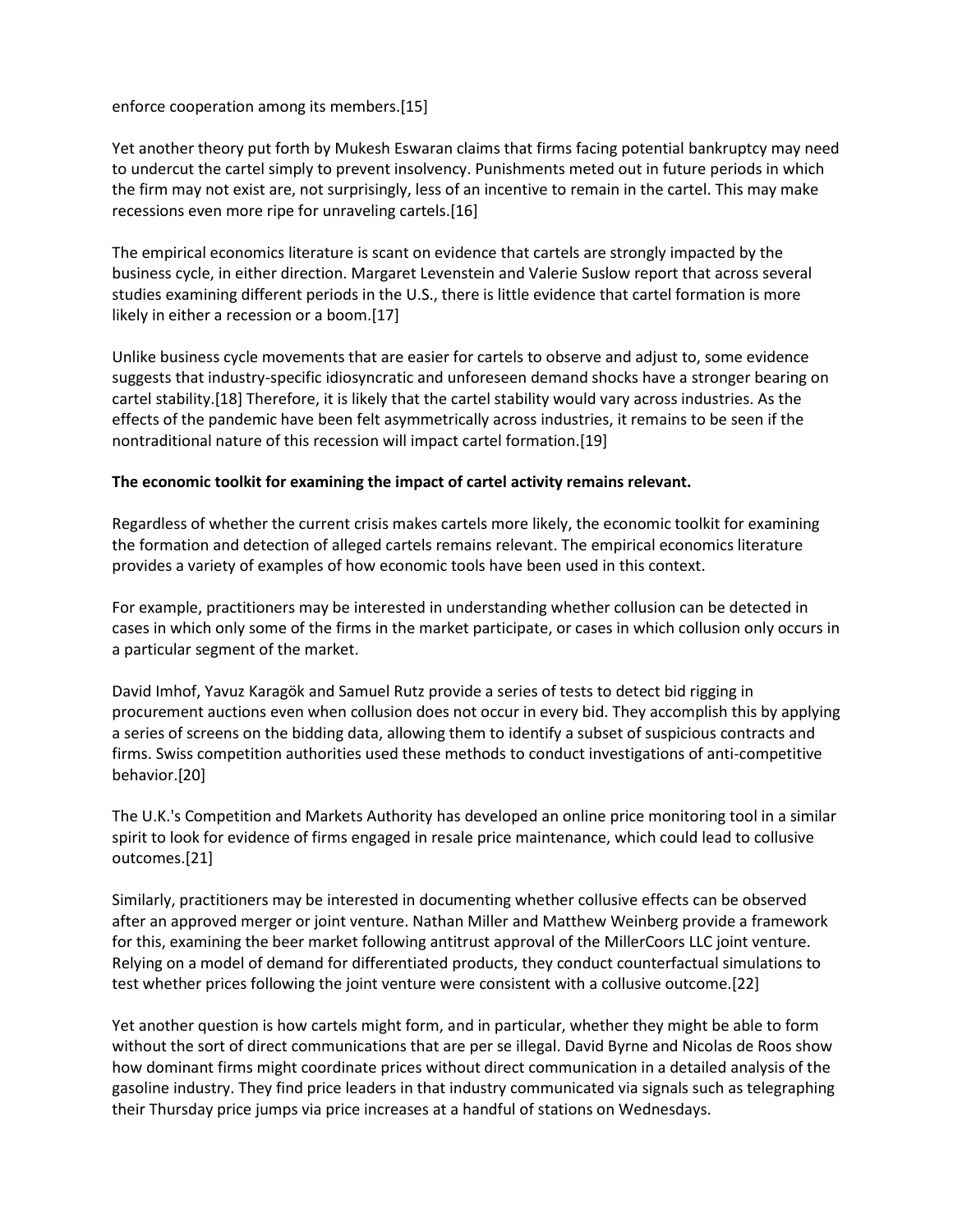This analysis provides a potential road map for practitioners interested in leveraging detailed industry data to detect and evaluate the effects of cartels formed through indirect communication between firms.[23]

After a collusive scheme or bidding ring is discovered, practitioners may also be interested in understanding the economic harm caused by such activities to determine damages. John Asker combines data on a known bidding ring with a detailed institutional knowledge of its operation to empirically assess both the economic inefficiencies caused by the collusive behavior and the damages the ring may have inflicted on bidders not party to the cartel.

By knowing institutional details of the collusive conduct, economists can precisely estimate any resulting economic harm.[24]

*Sachin Sancheti, Ph.D., is a vice president and Arthur Corea-Smith, Ph.D., is an associate at Cornerstone Research Inc.*

*The opinions expressed are those of the author(s) and do not necessarily reflect the views of the firm, its clients, or Portfolio Media Inc., or any of its or their respective affiliates. This article is for general information purposes and is not intended to be and should not be taken as legal advice.*

[1] See, e.g., "The Employment Situation – June 2020," Bureau of Labor Statistics, July 2, 2020. See also Dunsmuir, L., "Green Shoots Welcome but Recovery Still a Long Road, Fed's Powell Says," Reuters, June 16, 2020, https://www.reuters.com/article/us-usa-fed-powell/feds-powell-set-to-reiterate-long-u-seconomic-recovery-call-for-more-fiscal-support-idUSKBN23N1HV.

[2] See, e.g., Koenig, B., "DOJ, FTC Speeding Up Antitrust Prechecks for Coronavirus," Law360, March 24, 2020, https://www.law360.com/articles/1256520. See also Dreid, N., "EU Won't Bring Cartel Charges Over COVID-19 Cooperation," Law360, March 23, 2020, https://www.law360.com/articles/1255995; Pearlman, M., "UK Watchdog Won't Go After Most COVID-19 Coordination," Law360, March 25, 2020, https://www.law360.com/articles/1256974.

[3] "Department of Justice Issues Business Review Letter to Medical Supplies Distributors Supporting Project Airbridge under Expedited Procedure for COVID-19 Pandemic Response," Department of Justice and Federal Trade Commission, April 4, 2020, https://www.justice.gov/opa/pr/department-justiceissues-business-review-letter-medical-supplies-distributors-supporting.

[4] Gilbert, L., "Panel Summary: Antitrust Counseling on Competitor Collaborations and Price Gouging During COVID-19," The Price Point, ABA Section of Antitrust Law, April 2020.

[5] "Justice Department and Federal Trade Commission Jointly Issue Statement on COVID-19 and Competition in U.S. Labor Markets," Department of Justice and Federal Trade Commission, April 13, 2020, https://www.justice.gov/opa/pr/justice-department-and-federal-trade-commission-jointly-issuestatement-covid-19-and.

[6] Dubrow, J., and N. Greene, "Price Gouging in the Crosshairs during COVID-19," National Law Review, April 24, 2020, https://www.natlawreview.com/article/price-gouging-crosshairs-during-covid-19.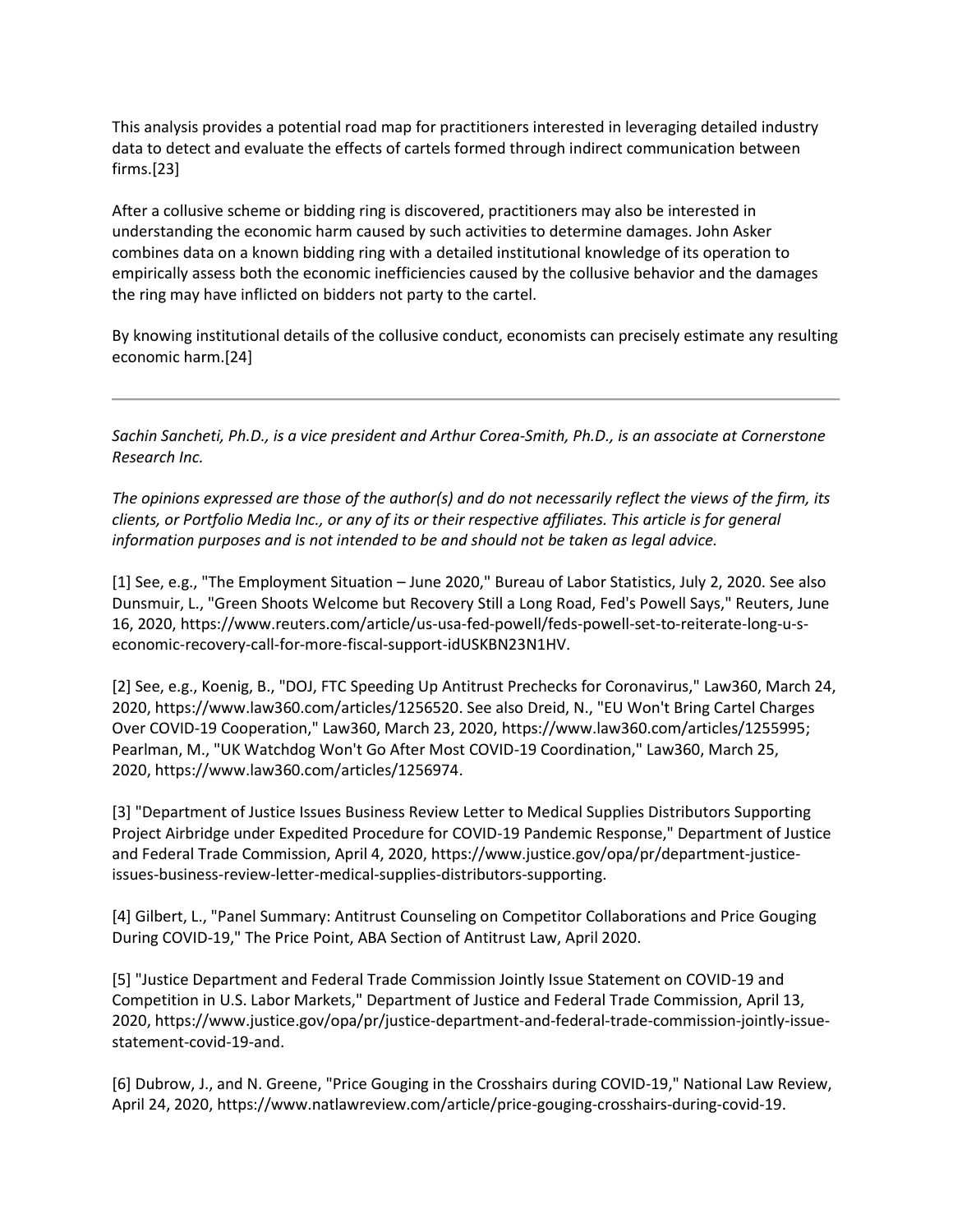[7] Graham, V., "Corporate Coronavirus Cooperation Raises Prospect of Collusion," Bloomberg Law, March 26, 2020, https://news.bloomberglaw.com/mergers-and-antitrust/corporate-coronaviruscooperation-raises-prospect-of-collusion.

[8] See, e.g., "Joint Antitrust Statement Regarding Covid-19," March 2020, Department of Justice and Federal Trade Commission, https://www.justice.gov/atr/joint-antitrust-statement-regarding-covid-19; "Antitrust: Joint Statement by the European Competition Network (ECN) on Application of Competition Law during the Corona Crisis," European Competition

Network, https://ec.europa.eu/competition/ecn/202003\_joint-statement\_ecn\_corona-crisis.pdf; "CMA Approach to Business Cooperation in Response to COVID-19," U.K. Competition and Markets Authority, March 25,

2020, https://assets.publishing.service.gov.uk/government/uploads/system/uploads/attachment\_data/f ile/875468/COVID-19\_guidance\_-.pdf.

[9] See, e.g., Varney, C., "Vigorous Antitrust Enforcement in this Challenging Era," Remarks Prepared for the United States Chamber of Commerce, May 12, 2009, https://www.justice.gov/atr/speech/vigorousantitrust-enforcement-challenging-era.

[10] Hicks, J., D. Hamilton, and M. Tilley, "Antitrust & Competition Law in the Age of a Global Pandemic," National Law Review, March 27, 2020, https://www.natlawreview.com/article/antitrust-competitionlaw-age-global-pandemic.

[11] Rotemberg, J., and G. Saloner (1986), "A Supergame-Theoretic Model of Price Wars during Booms," American Economic Review, 76(3), pp. 390–407 at 390–391.

[12] Rotemberg and Saloner posit that their theory applies to both price and quantity competition. Rotemberg, J., and G. Saloner (1986), "A Supergame-Theoretic Model of Price Wars during Booms," American Economic Review, 76(3), pp. 390–407 at 393–398.

[13] Hanazono, M., and H. Yang (2007), "Collusion, Fluctuating Demand, and Price Rigidity," International Economic Review, 48(2), pp. 483–515 at 484–485.

[14] Green, E., and R. Porter (1984), "Noncooperative Collusion under Imperfect Price Information," Econometrica, 52(1), pp. 87–100 at 89.

[15] Haltiwanger, J., and J. Harrington Jr. (1991), "The Impact of Cyclical Demand Movements on Collusive Behavior," RAND Journal of Economics, 22(1), pp. 89–106 at 89. Optimal collusive prices are procyclical if demand is positively correlated. See Bagwell, K., and R. Staiger (1997), "Collusion over the Business Cycle," RAND Journal of Economics, 28(1), pp. 82–106 at 82.

[16] Eswaran, M. (1997), "Cartel Unity over the Business Cycle," Canadian Journal of Economics, 30(3), pp. 644–672 at 646.

[17] Across four studies covering different time periods, the share of cartels that are formed during recession periods corresponded roughly to the share of recession periods in the sample. Cartel breakup also does not appear to be cyclical. While there is some evidence of cartel expansion during the Great Depression, temporary suspension of antitrust enforcement during the National Recovery Act rather than the recession itself may have been the impetus. See Levenstein, M., and V. Suslow (2014), "Cartels and Collusion: Empirical Evidence," in The Oxford Handbook of International Antitrust Economics, 2,